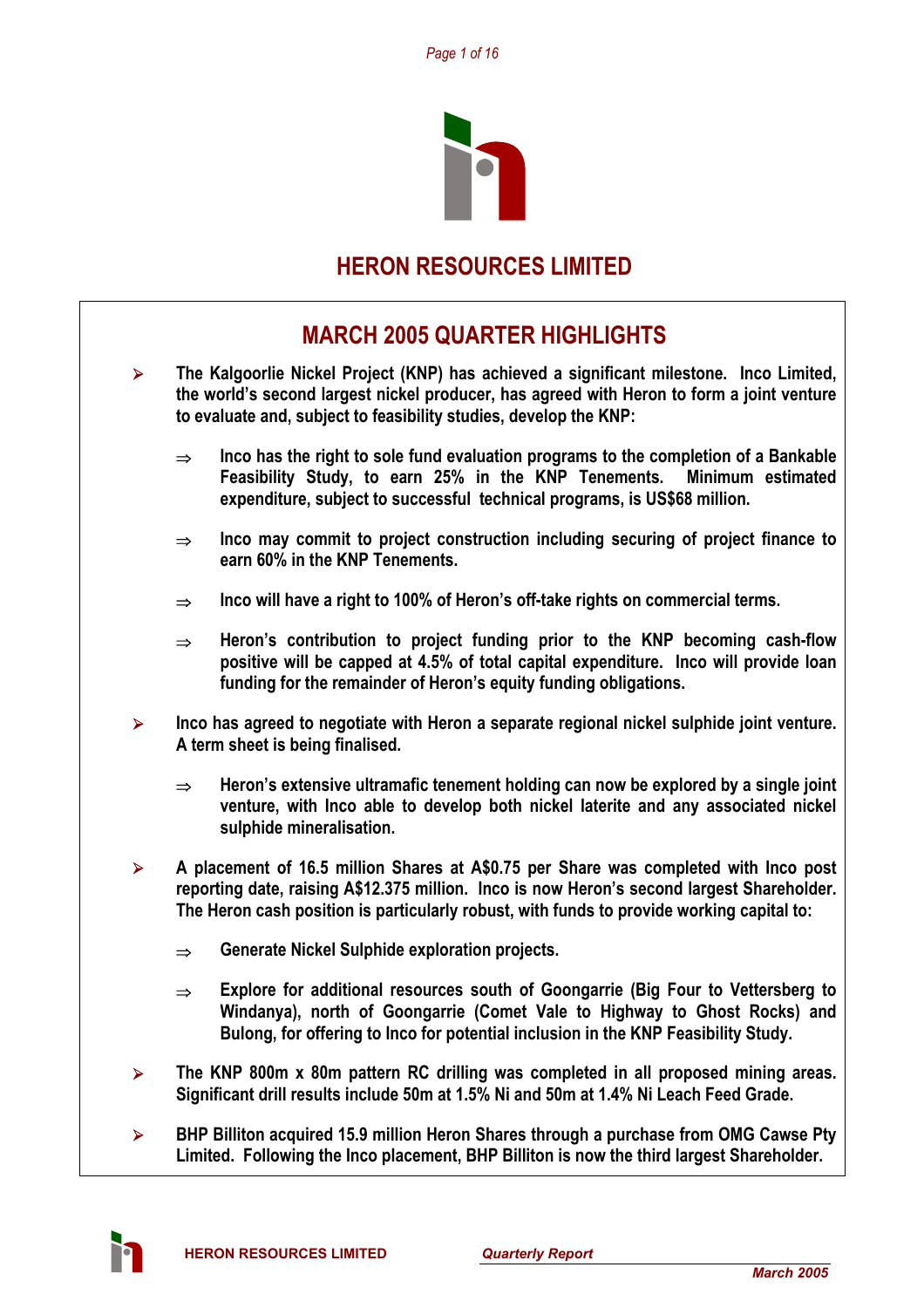

21 Close Way, Kalgoorlie WA 6430 PO Box 1280, Kalgoorlie WA 6430

Phone 61 8 9091 9253 Facsimile 61 8 9091 9256 Email ibuchhorn@heronresources.com.au Website http://heronresources.com.au

# **HERON RESOURCES LIMITED**

# **1. SUMMARY**

During the Quarter, following an extensive due diligence process, the Company was able to introduce Inco Limited **(NYSE: N, TSE: N) (Inco)** as the Kalgoorlie Nickel Project **(KNP**) evaluation and possible development partner.

# **Inco Nickel Laterite Joint Venture**

On 25 March 2005, Heron signed a letter of intent to enter into a Joint Venture (**JV**) with Inco to develop the KNP nickel laterite resources. Final documentation is currently being completed.

The terms of the letter of intent provide that, subject to final documentation, Inco will fund the remainder of the KNP Pre-Feasibility Study (**PFS**), 100% of any Bankable Feasibility Study (**BFS**), procure all debt project financing required for the project, and cap Heron's equity funding obligations at 4.5% of capital expenditure.

Upon all milestones being met and the KNP being commissioned, Inco will earn a 60% interest in the project with Heron retaining a 40% interest. Inco will also be entitled to purchase 100% of Heron's KNP offtake on commercial terms.

Estimated feasibility expenditure by Inco, subject to successful completion of the planned technical programs, is at least US\$68 million.

Securing Inco as the JV partner completes one of the major milestones for the project. Heron has long viewed Inco as an ideal partner.

Inco is the second largest producer of primary nickel in the world, with a current market capitalisation of approximately US\$8 billion. The company has significant expertise in developing major nickel projects.

Inco views favourably the scale of the KNP and its established infrastructure in a politically stable location.

Inco's involvement delivers a clearly defined and properly funded pathway to Heron to advance the KNP towards becoming a major global nickel producer.

# **Inco Nickel Sulphide Joint Venture**

Inco has also agreed to negotiate with Heron a separate regional nickel sulphide joint venture. A term sheet is being finalised.

Heron's role will be project generation, with Inco having the right to earn equity through ore discovery.

Having Inco as the single nickel laterite and nickel sulphide partner means Heron's nickel assets are now positioned to be developed to their full potential.

# **Inco Placement raising A\$12.4 million**

Post reporting date, Heron completed an excluded placement of 16.5 million fully paid ordinary Shares at \$0.75 per Share to raise \$12.375 million (before costs) to Inco, its KNP JV partner. This placement cements Heron's partnership with Inco and results in Inco becoming a substantial Shareholder in Heron (10.2% of the expanded capital base).

A\$4.5 million of the funds raised from the placement will be applied to:

- Funding nickel sulphide project generation within Western Australia.
- RC drilling south of Goongarrie at Big Four to Vettersberg to Windanya, and north of Goongarrie at Comet Vale to Highway to Ghost Rocks (being resource targets still requiring drill-out prior to inclusion in Feasibility Studies).
- RC drilling of nickel laterite targets in the Bulong and adjoining area.
- Funding future environmental bonds for drill exploration within the KNP Sphere of Influence.
- Meeting contractual drill obligations for the Placer Dome Big Four acquisition within the KNP.

The remainder of the funds are for working capital at Heron's sole discretion.

The new funds raised will also allow Heron with Inco to evaluate additional resource targets currently outside the KNP JV, for possible inclusion in the JV.

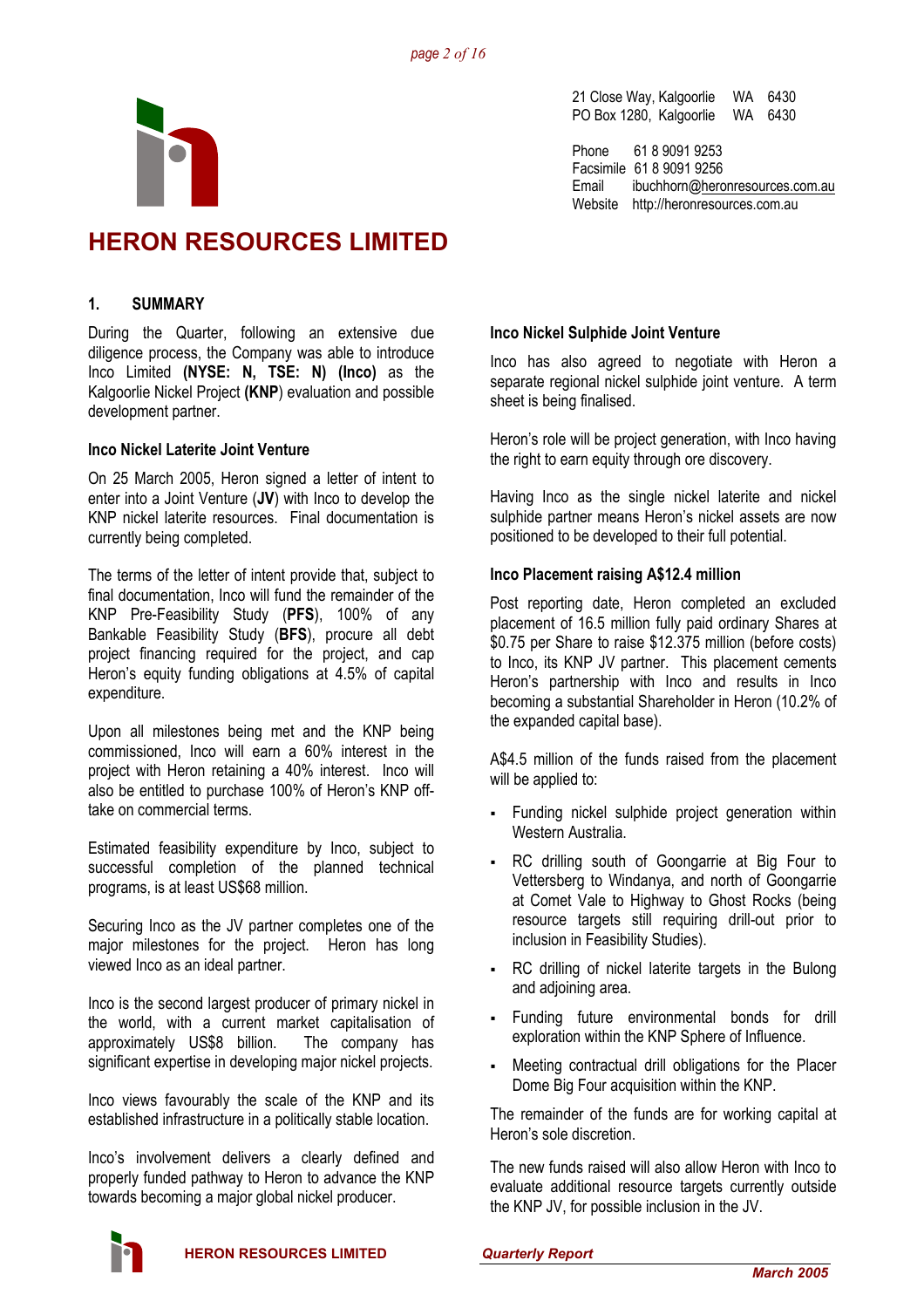# **Change of Major Shareholders**

Post reporting date, BHP Billiton Limited **(BHP)**  announced a substantial Shareholding in Heron of 15.9 million Shares (11.2% at the time, now 9.9% following the Inco placement and expanded capital base). The Shares were purchased from previous second largest Shareholder, OMG Cawse Pty Limited.

BHP's decision to acquire the Heron stake further endorses the view of the Heron Directors that the KNP is a high quality strategic nickel asset.

Heron remains focused on advancing its KNP JV with Inco, and looks forward to working productively with the new Shareholders.

### **Divestments**

The Company sold 6 million options held in former spinoff Avoca Resources Limited, to realise A\$712,000 for KNP funding. Heron's long established strategy is to divest non-core assets to optimise Shareholder value.

### **Nickel Laterite Feasibility Study**

Heron commenced the KNP PFS in September 2004. During the Quarter, the initial 800 x 80m metallurgical sample drilling and batch-scale metallurgical beneficiation test-work was completed.

In results to date, the Company has announced encouraging screen upgrades from the KNP **Goongarrie Hill** and **Siberia Prospects**, demonstrating that typically a 0.8% Ni in-situ grade can be increased through screening to a Leach Feed Grade of 1.5% Ni. The KNP is best bulk mined to achieve operating efficiencies, with low cost screening used to convert bulk low grade siliceous mineralisation into a high grade goethite leach feed.

Feasibility work going forward is to be sole funded by Inco. A Management Committee and Technical Committee with equal Inco and Heron representation will manage the on-going feasibility process.

| Table 1<br><b>Kalgoorlie Nickel Project</b><br><b>Mineral Resources by Resource Classification</b> |                         |      |       |  |  |  |  |  |
|----------------------------------------------------------------------------------------------------|-------------------------|------|-------|--|--|--|--|--|
| <b>JORC (1999)</b>                                                                                 | % Ni<br>% Co<br>Tonnage |      |       |  |  |  |  |  |
| <b>Resource Class</b>                                                                              | Mt                      |      |       |  |  |  |  |  |
| <b>Measured</b>                                                                                    | 12                      | 0.96 | 0.079 |  |  |  |  |  |
| Indicated                                                                                          | 154                     | 0.83 | 0.055 |  |  |  |  |  |
| 0.72<br>0.048<br><b>Inferred</b><br>737                                                            |                         |      |       |  |  |  |  |  |
| Total                                                                                              | 903                     | 0.74 | 0.050 |  |  |  |  |  |

## **Independent Mineral Resource Estimate**

The JORC-compliant independent Mineral Resource estimation continues, using the methodology developed for the KNP by Snowden Mining Industry Consultants.

There has been no decision as yet by Inco as to which of the KNP tenements will be included in Feasibility Studies. Accordingly, the final Feasibility Study Tenements need not utilise the full Table 1 resource.

### **Acquisitions**

Acquisitions and follow up drilling is being funded by Heron through the Inco placement funds. After quantifying resources, the acquisitions will be offered for incorporation in the KNP JV, with expense reimbursement to Heron if accepted.

**Bulong Prospect**: Execution of formal documentation for the Tranche One Bulong tenements has been completed. Tranche One is 110 tenements in the eastern Bulong area surrounding the high grade Boulder Block laterite pit and Danae Resources Bulong East Prospect. Check sampling and metallurgical programs have commenced at Boulder Block.

**Bulong East Prospect**: The Danae Bulong East tenements have been transferred to Heron. A detailed review of the past drilling and resource model was undertaken for Bulong East, and a program of trenching was submitted for Ground Disturbance Approval (GDA). There is a significant gold mineralised system present, which is proposed for inclusion in the Regent IPO.

**Big Four Placer Dome Prospect**: The final documentation is being completed and GDA lodged.

# **Initial Public Offers**

Heron's aim is to divest non-nickel assets through Initial Public Offers (**IPO**), and less likely, through farm-out.

**Regent Resources**: Gold and VMS assets acquired with the Heron laterites are to be divested through IPO.

**Ochre Resources**: The iron ore assets of Heron are to be divested through IPO, or less likely joint venture.

Additional resource tenements have been pegged at Poondano near Port Hedland. Robe River style detrital pisolite targets were pegged in the Ashburton Basin.

**Balladonia Energy**: The lignite - oil shale - sulphur review continues. A consultant project manager has been appointed for the Balladonia evaluation.

Additional resource tenements have been pegged in the Balladonia region, based on digital terrane models.

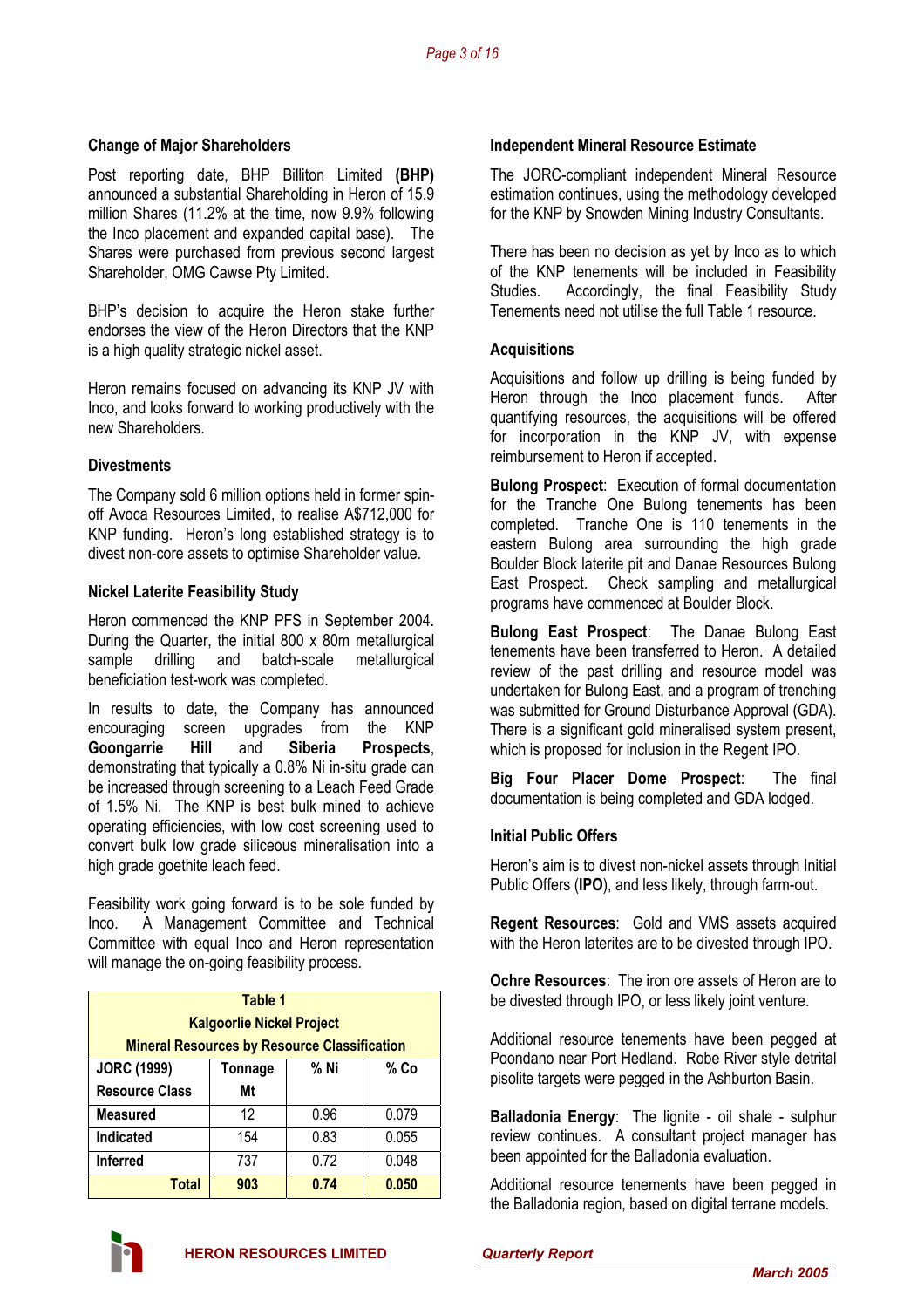



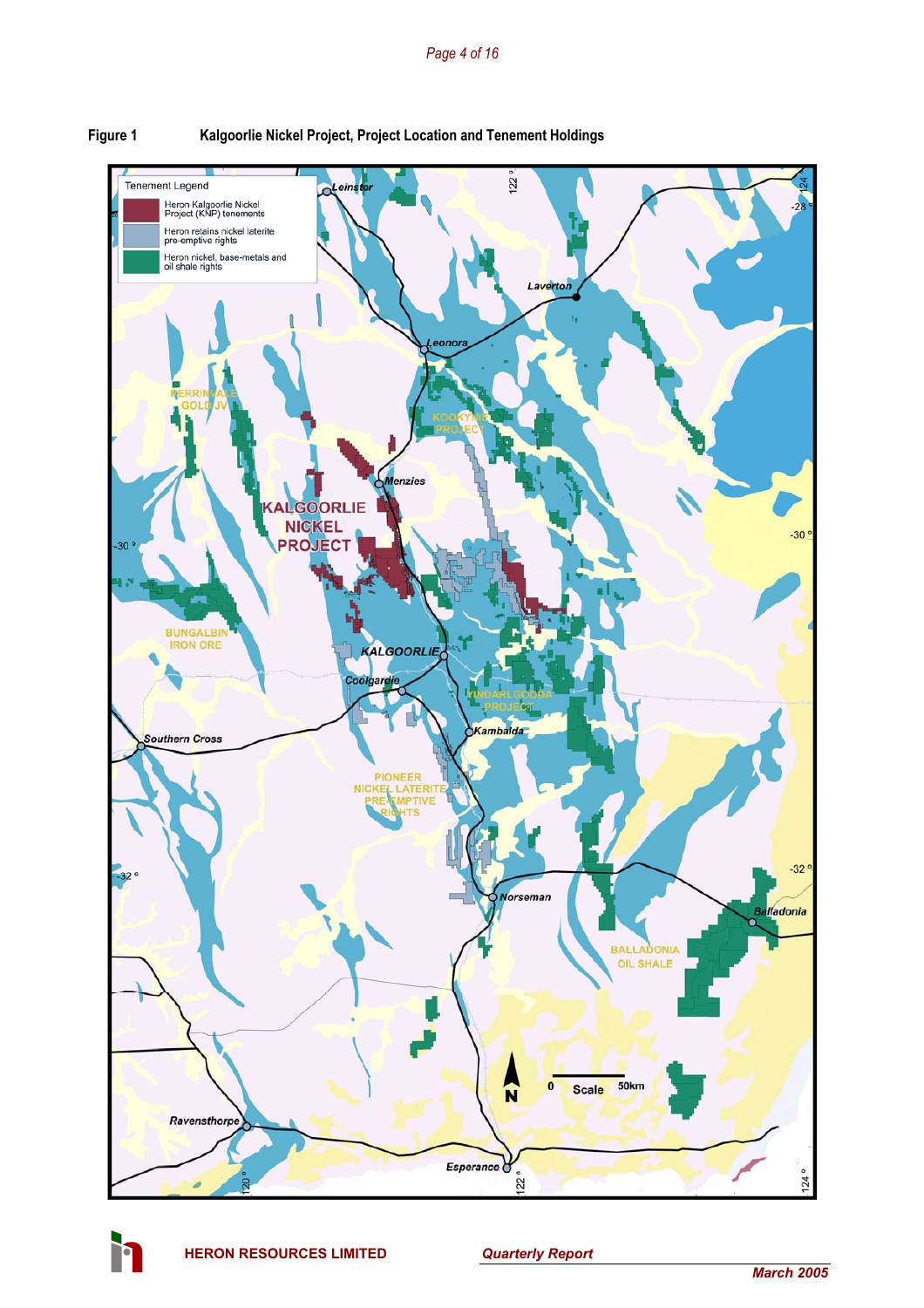# **2. OPERATIONS REVIEW**

# **2.1 KNP Feasibility Study**

The KNP PFS continues, focussing on resource definition and metallurgy, specifically the screen upgrade characteristics of the siliceous mineralisation located within the Kalgoorlie - Menzies district (Figure 1). Heron completed **14,349m in 311 RC drill holes** in the current PFS program.

Significant recent KNP drill results include **50m at 1.5% Ni** and **50m at 1.4% Ni** Leach Feed Grade (LFG).

Results reported to date confirm the ability to provide a 1.5% Ni LFG to a proposed KNP processing plant. The dominant upgrade style of mineralisation is the siliceous mineralisation which is present throughout the Walter Williams Formation ultramafic unit, including the KNP Goongarrie, Big Four and Siberia resources. Batch-scale screen upgrade results are encouraging, and in line with the known screen upgrade achieved at the Cawse laterite operation, and those predicted at Ravensthorpe (all being siliceous goethite ore types).

The KNP resource base contains some 446mt in mineralised areas classified as dominantly siliceous, of which some 357mt at 0.7% Ni is on 100% Heronowned tenements in the Goongarrie-Big Four-Siberia region. This core resource is within 25km of a proposed central Goongarrie KNP plant site.

Subject to the KNP meeting all technical milestones and Inco electing to proceed at each step:

# *Inco will fully fund the PFS to completion:*

- *Step 1*: A large diameter diamond drilling program to confirm Heron's assumption that the KNP contains 120 million tonnes or greater of material at a 1.5% Ni LFG or better.
- *Step 2*: In parallel with the completion of Step 1, the JV will consider flowsheet design based on batch and mini pilot plant testwork to further develop and refine the flowsheet development work already completed by Heron.
- *Step 3*: Confirmation of the mineral resources, chosen process and products, risk analysis, environmental studies and water quality, development of the capital and operating cost model and the recommended scope cost and schedule for the BFS.

Upon completion of the PFS, Inco will have spent an estimated US\$18 million and significantly advanced the KNP towards development. Heron will still retain 100% of the KNP to the completion of PFS.

## *Inco will fully fund a BFS to earn a 25% interest in the KNP Tenements:*

The ultimate scope of the BFS will be based on the PFS results. At this preliminary stage, Heron and Inco estimate likely costs to complete a BFS to be in the order of US\$50 million. Upon completion of the BFS, Inco will have earned a 25% interest in the KNP **Tenements** 

If the BFS is bankable and the market conditions are favourable then Inco and Heron will proceed to final construction of the KNP within a reasonable period.

In the event development has not occurred within five years of completing the BFS then Inco's 25% interest will revert back to Heron for nil consideration and the JV will be at an end.

## *Upon Inco securing project financing, Inco will have earned a total 60% interest in the KNP Tenements and right to 100% of Heron's off-take:*

- Heron will contribute 4.5% of the KNP's total capital expenditure (including any cost overruns) prior to the KNP entering production and becoming cashflow positive.
- Inco will procure all remaining project financing requirements.
- Inco will carry Heron's remaining proportional share of the equity financing of the total capital expenditures.
- Heron will repay Inco's loan from the first 80% of its share of available KNP cash-flow.
- Inco will be entitled to purchase 100% of Heron's KNP off-take on a commercial basis to be agreed.

# **New Projects for the KNP Feasibility Study**

New projects identified and purchased or otherwise acquired within a Sphere of Influence by either Inco or Heron will be offered to the KNP JV. If the parties mutually agree to include such new projects in the KNP then all additional evaluation expenditures will be met by Inco during its earn-in period.

# **KNP Staffing**

Heron has increased the KNP resident development team to seven geoscientists, who are managing the current resource and feasibility work. Four to five members are likely to be seconded to the KNP JV.

Additionally, senior Inco technical management are in Kalgoorlie to facilitate the parties setting up the Feasibility Study operating and management systems.

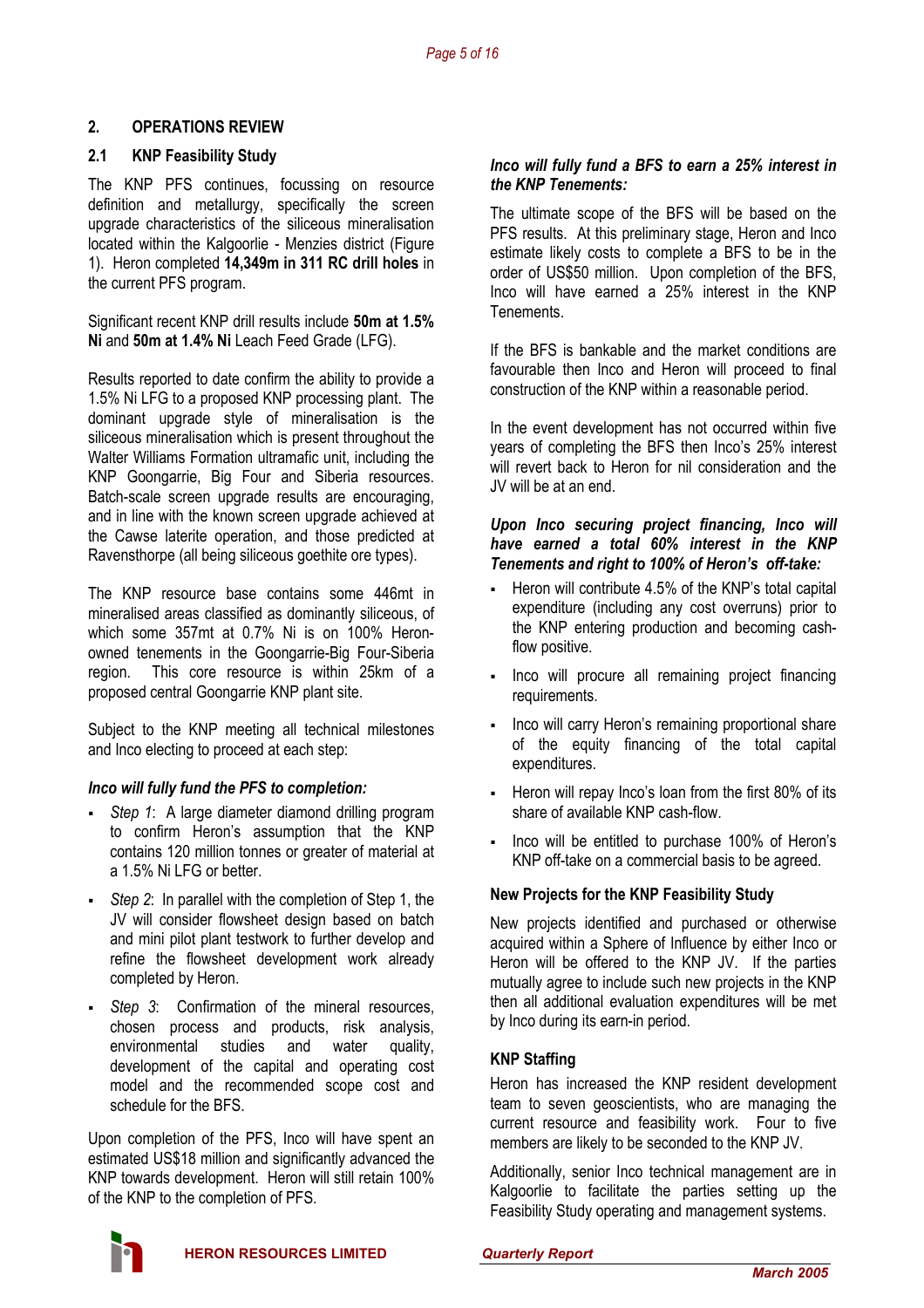# **2.1.1 Highway**

Heron 62% and 87.5%. Nickel - gold.

A program of initial 160 x 80m resource definition drilling by Heron has been designed and approved. The Ground Disturbance Approval (GDA) was recently approved by the Department of Industry and Resources (DoIR), and planning has commenced to for the survey gridding and required drill line clearing.

# **2.1.2 Goongarrie**

Heron 100%. Nickel - gold.

# **Goongarrie South Pre-Feasibility Study Drilling**

Drill results confirm a more extensive distribution of siliceous upgrade mineralisation than previously interpreted, with good upgrade characteristics. Best result is 54m at 1.5% Ni LFG (1% Ni LFG cut-off, screening at 75µm).

# **Big Four Pre-Feasibility Study Drilling**

A broad zone of nickel laterite mineralisation has been confirmed by the drilling with better LFG results including 12m at 1.5% Ni, 8m at 1.9% Ni and 10m at 1.4% Ni (1% LFG cut-off, screening at 75 µm).

# **Big Four Placer Dome**

A 6,000m RC drilling program has been approved for the area at Big Four purchased from Placer Dome. The mineralisation style is siliceous upgrade.

# **Scotia Dam Pre-Feasibility Study Drilling**

A program comprising 724m of RC drilling covering 19 drill holes was completed at the Scotia Dam siliceous resource. Results confirm the known mineralised zone, which is a less siliceous ore type. Accordingly, the upgrade potential is lower. Better results include 6m at 1.5% Ni and 14m at 1.3% Ni (1% Ni LFG cut-off, screening at 75 $\mu$ m).

# **2.1.3 Siberia**

Heron 100%. Nickel.

# **Siberia Pre-Feasibility Study Drilling**

A program comprising 6,225m of RC drilling covering 123 drill holes was completed at the Siberia North and South siliceous resource areas.

Significant recent drill results are tabulated follows in Table 2 and include 50m at 1.5% Ni and 50m at 1.4% Ni LFG (1% Ni LFG cut-off, screening at 75µm).



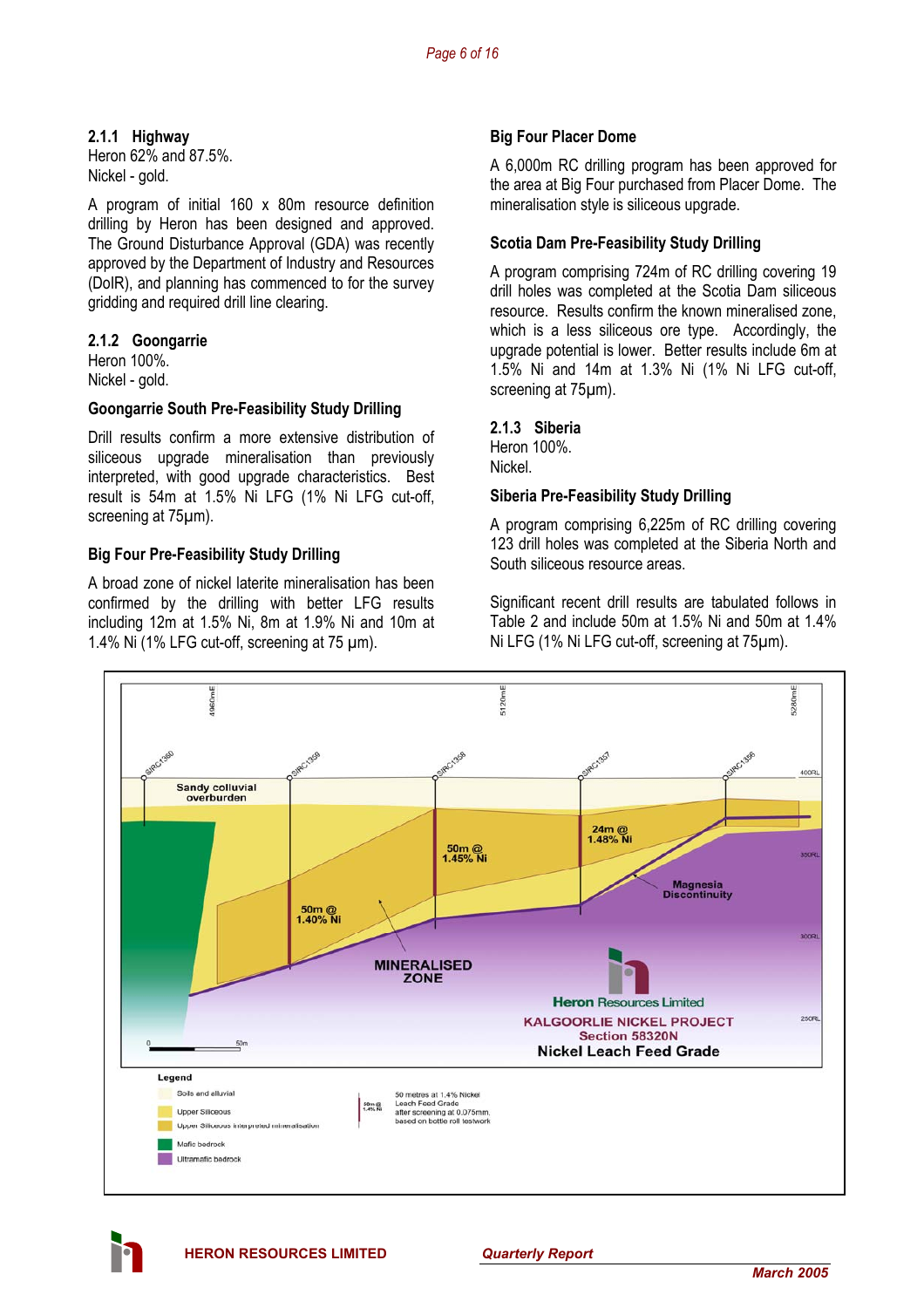| <b>Hole No</b>  | <b>North</b> | <b>East</b> | <b>From</b> | To  | <b>Width</b> | <b>Ni% LFG</b> | Ni%<br><b>Head</b> | %Ni<br><b>Recovery</b> | %Ni<br><b>Upgrade</b> | <b>Ore Type</b> |
|-----------------|--------------|-------------|-------------|-----|--------------|----------------|--------------------|------------------------|-----------------------|-----------------|
|                 |              |             |             |     |              |                |                    |                        |                       |                 |
| <b>SIRC1315</b> | 57440        | 6600        | 6           | 20  | 14           | 1.90           | 1.04               | 40.9                   | 84.6                  | <b>CUS</b>      |
| <b>SIRC1316</b> | 57440        | 6520        | 6           | 12  | 6            | 2.06           | 1.18               | 36.2                   | 66.9                  | <b>CLS</b>      |
| <b>SIRC1317</b> | 57440        | 6440        | 16          | 50  | 34           | 1.21           | 0.65               | 74.2                   | 94.3                  | <b>CUS</b>      |
| <b>SIRC1331</b> | 56640        | 6720        | 4           | 20  | 16           | 1.25           | 0.71               | 66.4                   | 82.4                  | <b>CUS</b>      |
| <b>SIRC1351</b> | 58320        | 5640        | 20          | 28  | 8            | 1.66           | 0.83               | 75.1                   | 103.8                 | <b>CLM</b>      |
| <b>SIRC1352</b> | 58320        | 5560        | 12          | 18  | 6            | 2.18           | 1.38               | 55.8                   | 64.9                  | <b>CLS</b>      |
| <b>SIRC1357</b> | 58320        | 5160        | 24          | 48  | 24           | 1.48           | 1.04               | 58.9                   | 73.2                  | <b>CUS</b>      |
| <b>SIRC1358</b> | 58320        | 5080        | 22          | 72  | 50           | 1.45           | 1.12               | 75.6                   | 37.4                  | <b>CUS</b>      |
| <b>SIRC1359</b> | 58320        | 5000        | 62          | 112 | 50           | 1.40           | 0.96               | 76.8                   | 54.0                  | <b>CUS</b>      |
| <b>SIRC1366</b> | 59120        | 6120        | 22          | 26  | 4            | 1.80           | 0.63               | 83.5                   | 183.1                 | <b>CLS</b>      |
| <b>SIRC1366</b> | 59120        | 6120        | 24          | 28  | 4            | 1.67           | 0.61               | 81.9                   | 170.2                 | <b>CLS</b>      |
| <b>SIRC1374</b> | 59120        | 5480        | 30          | 42  | 12           | 2.88           | 1.33               | 62.2                   | 159.9                 | <b>CLS</b>      |
| <b>SIRC1377</b> | 59120        | 5240        | 22          | 26  | 4            | 1.39           | 0.9                | 55.7                   | 51.5                  | <b>CLS</b>      |
| <b>SIRC1379</b> | 59120        | 5080        | 20          | 28  | 8            | 1.93           | 0.89               | 51.0                   | 120.2                 | <b>CLS</b>      |
| <b>SIRC1380</b> | 59120        | 5000        | 16          | 20  | 4            | 2.75           | 1.20               | 51.5                   | 126.6                 | <b>CLS</b>      |
|                 |              | and         | 24          | 28  | 4            | 1.29           | 0.59               | 48.3                   | 120.1                 | <b>CLS</b>      |
| <b>SIRC1395</b> | 51920        | 4440        | 30          | 38  | 8            | 1.28           | 0.53               | 87.5                   | 141.3                 | <b>CUS</b>      |
| <b>SIRC1396</b> | 51920        | 4360        | 28          | 40  | 12           | 1.28           | 0.65               | 70.2                   | 104.4                 | <b>CUS</b>      |
| <b>SIRC1402</b> | 51920        | 3880        | 24          | 34  | 10           | 1.22           | 1.17               | 83.5                   | 5.7                   | <b>CLS</b>      |
| <b>SIRC1403</b> | 51920        | 3800        | 34          | 40  | 6            | 1.27           | 0.67               | 68.5                   | 92.7                  | <b>CUS</b>      |
| <b>SIRC1418</b> | 49335        | 1504        | 16          | 32  | 16           | 1.81           | 0.78               | 68.6                   | 141.7                 | <b>CUS</b>      |
| <b>SIRC1422</b> | 49563        | 1279        | 28          | 32  | 4            | 1.42           | 0.83               | 74.6                   | 78.7                  | <b>CLS</b>      |
| <b>SIRC1426</b> | 50190        | 2345        | 26          | 32  | 6            | 2.00           | 1.42               | 90.1                   | 38.1                  | <b>CLS</b>      |

**Table 2 Siberia Prospect, Significant Leach Feed Grade Intersections, February- March 2005 Drilling** 

# **Explanatory Notes to Head Grade and Leach Feed Grade Intersections**

- Nickel Leach Feed Grade (% Ni LFG) is an agitated "*bottle roll"* sample screened at a 75µm screen size and is an estimate of the grade following screening through a beneficiation circuit of nickel laterite likely to be available to the Pressure Acid Leach (PAL) autoclave. All assays are based on XRF analysis of 2m RC drill samples.
- Nickel Head Grade is the unscreened assay for the interval, and represents as-mined material prior to screening.
- Nickel Recovery is the percentage of nickel in as-mined material which reports to the screened leach feed for the autoclave. In "*bottle rolls*", there is far less agitation than for a batch-scale bulk sample, so the above "% Ni Recovery" is felt to be a conservative estimate.
- Nickel Upgrade is the percentage amount the nickel grade has increased in the Leach Feed compared to the asmined Head Grade.
- Ore Type is the metallurgical style of the mineralisation;

CUS = Upper Siliceous, for screening prior to feeding to the PAL autoclave.

CLS = Lower Siliceous (magnesitic), for screening prior to feeding to a possible Saprolite Acid Leach reaction vessel.

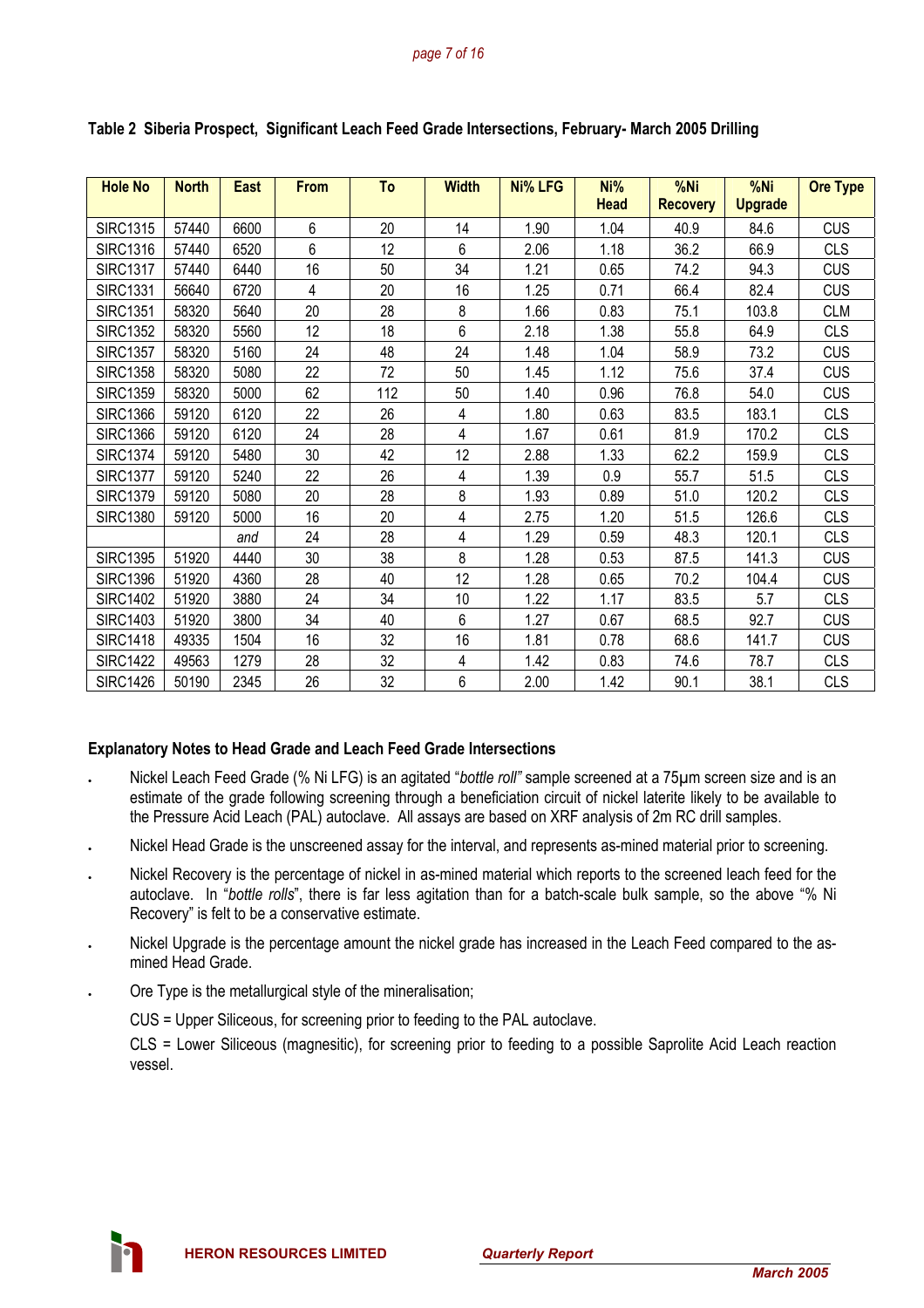# **3. REGENT IPO**

The proposed IPO is likely to feature Heron's gold and VMS base metals assets in Western Australia. The proposed Regent IPO projects are:

- Bulong gold.
- Yindarlgooda VMS base metals and gold.
- Bardoc Tectonic Zone gold.
- Keith Kilkenny gold (possibly as a joint venture).
- Wildara gold.
- Warburton copper.

# **3.1 Bulong Gold**

The project area consists of tenements purchased from the Bulong Companies (Tranche One), Danae (Bulong East) and Supersorb (Taurus). The merged holding consolidates a contiguous zone of historical gold workings associated with quartz-veined felsic volcanics.

Initial work has commenced with a detailed data compilation. Initial field mapping was completed, and on this basis, GDA lodged for costeaning of the target areas (100ppb Au soil geochemistry), to determine mineralisation styles and vein densities.



*Aerial photograph with contoured Gold-in-Soil; green contour 20ppm Au, yellow contour 50ppb Au and red contour 100 ppb Au.* 

# **3.2 Yindarlgooda VMS and Gold**

The Yindarlgooda massive pyrite and supergene gold occurrences confirm the potential for VMS style Cu-Zn-Au deposits. The Yindarlgooda sulphides represent potential strategic sulphuric acid resources for the KNP laterite, so Heron will seek to retain sulphur off-take.

The main gold target is Queen Lapage. A previous pit is recorded to have produced 35,000t at 9.3g/t Au, and has a remnant resource stated by the previous operator at 130,000t at 4.0g/t Au, probably as refractory ore.

Initial Queen Lapage ironstone / meta-sediment sampling has returned uniform 35-55% FeO, 70- 300ppm Cu, 100-1200ppm Zn, 200-7900ppm As and 0.05-2.4g/t Au. Most significantly, the peak gold occurs in sericite schist, which is a key geological pathfinder for VMS "Footwall Alteration". The results confirm that exhalative VMS models apply at Yindarlgooda. Numerous historical gold workings are present in the project area, in addition to Queen Lapage.

# **3.3 Bardoc Tectonic Zone Gold**

The Bardoc Tectonic Zone is part of the Boorara-Menzies and Boulder-Lefroy fault systems, one of the major structures controlling gold mineralisation in the Eastern Goldfields. Gold mining centres from south to north that occur within the Bardoc Tectonic Zone and associated splays include Paddington, Broad Arrow, Wendy Gully, Windanya, Bardoc, Goongarrie, Comet Vale, Menzies and Ghost Rocks.

Regent is to acquire gold rights over the eastern portion of Heron's Windanya to Goongarrie to Ghost Rocks nickel projects, covering Siberia Formation basalt and dolerite overlying and east of the Walter Williams Formation olivine adcumulate ultramafic (WWF). Gold deposits owned by Heron include the Baden Powell and Goongarrie Lady open-cuts. The WWF hosts all of the Heron KNP nickel laterite deposits, and is fully excluded from the proposed Regent IPO.

# **3.4 Keith Kilkenny Tectonic Zone Gold**

The Keith Kilkenny Tectonic Zone is a major crustal rift hosting significant historical gold mining centres from south to north at Carasue Dam, Porphyry, Yerilla and Sons of Gwalia. As a rift setting, there are discrete ultramafic units which Heron has previously acquired and drilled as nickel laterite targets (not included in Heron's JORC-compliant inventory). In the course of nickel exploration, Heron has identified the gold targets.

Additionally, Heron has mineralised systems at **Banjo** (55,000t at 2.0g/t Au), **Yarri** (240,000t at 2.6g/t Au) and **Nils Desperandum** (267,000t at 2.4g/t Au), as reported by previous tenement holders (not JORC compliant).

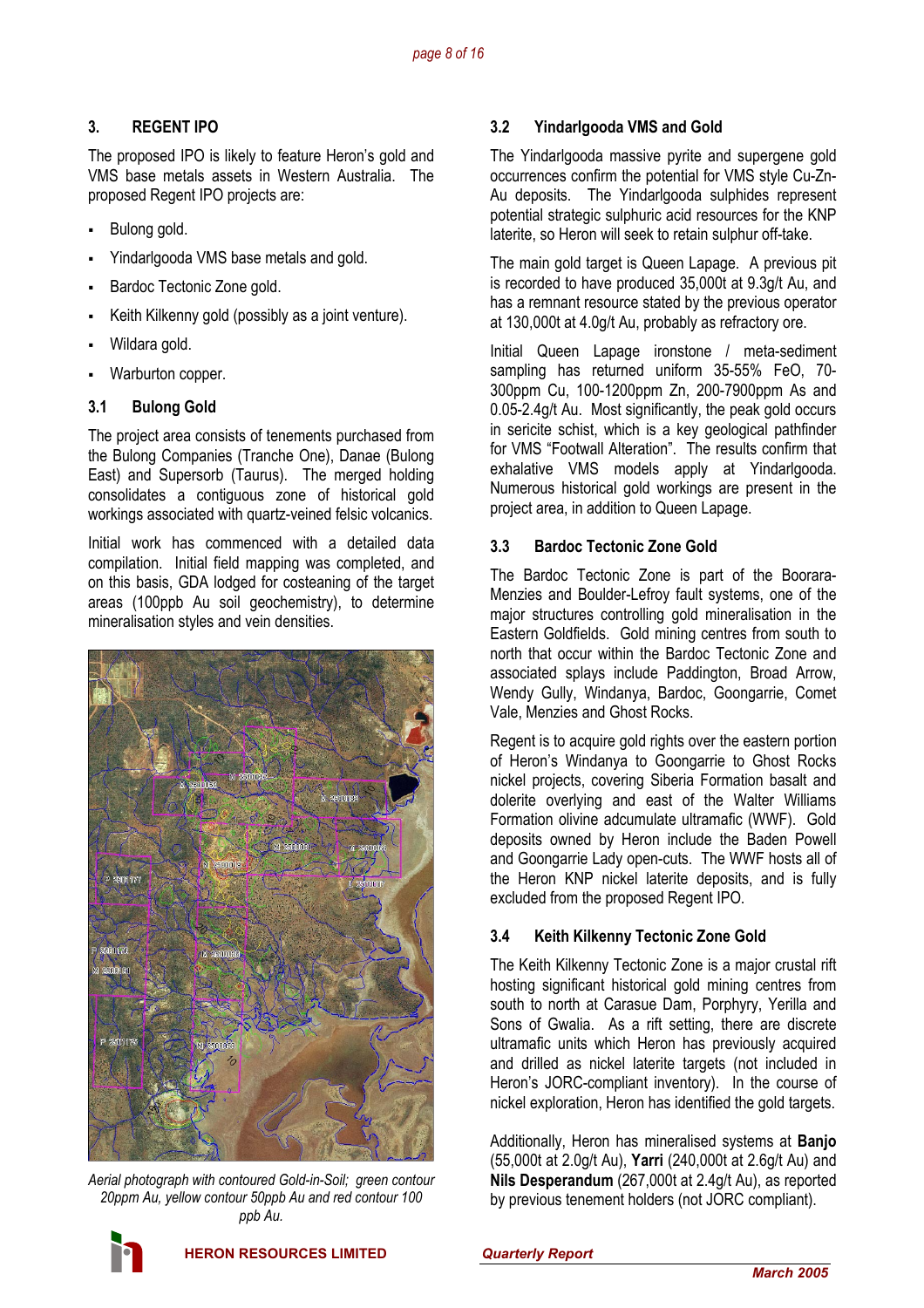# **3.5 Wildara Gold**

Wildara is located 20km north along the structural trend of the Thunderbox gold mining centre.

Heron has completed soil auger sampling across regional gold and nickel targets. The sampling is on a nominal 1,000 x 100m regional grid. Infill sampling of target areas on 500m spaced lines with 50m spaced samples was completed, identifying two significant anomalies:

- Three line gold-in-soil anomaly with peak value of 482ppb Au, and 87ppb support. An infill sampling program has been designed. This is a high priority target for geochemical follow up and drilling.
- A significant nickel-in-soil anomaly is present peaking at 0.306% Ni, with 0.23%, 0.14% and 0.18% Ni on adjacent lines on a mapped ultramafic. Low order coincident anomalism of up to 63ppm Cu with 9 to 18ppb Pt and 6ppb Pd is present. indicating a potential nickel sulphide setting.

# **3.6 Warburton Copper**

The area was explored for copper in the late 1960s and early 1970s by WMC, who recorded over 150 copper occurrences and successfully intersected high-grade copper mineralisation in a number of diamond drillholes. The WMC copper exploration wound down with their discovery in 1975 of Olympic Dam in South Australia.

Heron conducted further research on old WMC drill core now housed at the GSWA core library in Kalgoorlie. Samples were taken from various rock types and alteration styles for petrological examination to determine the style of copper-silver mineralisation. Other samples from the core helped to confirm the high grade copper mineralization, with results including 14m at 1.26% Cu from 86m, including 4m at 2.78% Cu.

The most striking feature of the core is the pervasive red hematite alteration occurring in most rock types. The dominant rock types are massive mafic to intermediate volcanics and a pebbly porphyry clast breccia / conglomerate. This style of volcanism is commonly present in Iron Ore Copper-Gold Deposit geological settings (IOCAD).



*Musgrave breccia and haematitic alteration* 

# **4. OCHRE IPO**

The currently proposed iron ore IPO projects are:

- Bungalbin Portman Option iron ore.
- Bungalbin Aurora iron ore.
- Poondano iron ore.
- Ashburton detrital iron ore.
- Perrinvale iron ore and VMS.
- Bandicoot Range iron ore joint venture.
- Onslow iron sand (possibly as a joint venture).
- Jamieson iron-titanium-vanadium-PGM.

# **4.1 Bungalbin Iron Ore Option**

Option holder Portman Mining has pegged Mining Lease applications over the Portman Bungalbin Iron Ore resource areas.

Portman has reported for exploration on the Option Agreement leases completed during 2004. Work included mapping of the Mt Jackson J4 and J5 deposits, RC drilling of 7 holes for 768 meters at J4, geological interpretation, botanical surveys and aerial photographic survey of the Bungalbin Range. Best drill results were 45m at 58.7% Fe and 53m at 59.2% Fe.

# **4.2 Bungalbin Aurora Iron Ore**

The two excellent Algoma-style iron ore occurrences, one in-situ haematite and the second kanga (near transported and enriched) have been identified from previous Heron helicopter-based sampling programs. Several outcropping iron ore occurrences returned shipping grade iron assays, which have been followed up with vehicle-based mapping and sampling.

# **4.3 Poondano Iron Ore**

The project covers a significant iron ore occurrence 30km SE of the iron ore shipping centre of Port Hedland. Previous work indicates that Robe River-style pisolite iron deposits outcrop over a 6km strike length at Poondano with grades up to 59% Fe.

Additional ground was acquired during the Quarter which has the potential for further occurrences of this detrital style of iron ore mineralisation.

There is good potential for a mining operation to exploit the Poondano occurrences and provide an early cashflow for Ochre. The proximity to transport infrastructure is most important.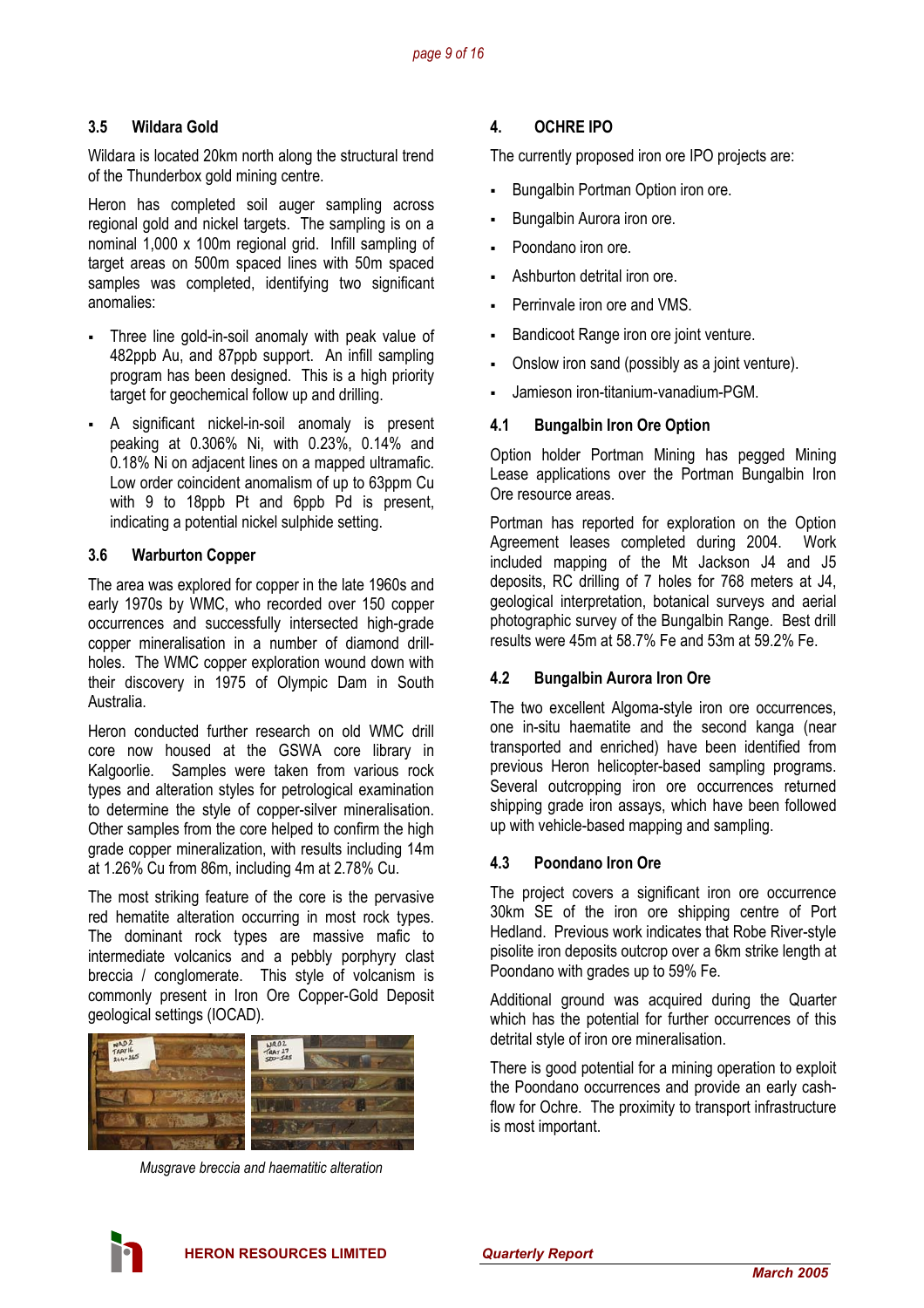## **4.4 Ashburton Detrital Iron**

Landsat and digital terrane modeling has identified several detrital iron ore target areas in the northern Ashburton Basin directly south downstream from the Paraburdoo iron ore deposits. Three Exploration Licences were pegged by Ochre targeting interpreted iron-rich raised terraces / channels.

# **4.6 Bandicoot Range Iron Ore**

The Bandicoot Range project is located directly west of Kununurra and 50km from the Port of Wyndam. The tenement contains a number of iron occurrences that were evaluated in the 1970s. Previous reports indicate rock-chip assays of up to 65% Fe which will provide a focus for initial exploration in the area. Joint venture documentation is being drafted with Mt Anketell.

# **4.5 Perrinvale Iron Ore and VMS**

Mt Burgess Mining withdrew from the Perrinvale joint venture during the Quarter. Data was returned and the project reviewed in light of its iron ore potential. Digital terrane models, detailed aeromagnetics and mapped geology confirmed the presence of significant strike lengths of BIF within all tenements. Unfortunately none of the previous sampling included iron assays. Accordingly, Heron completed a significant mapping and rock chip sampling program of the BIF horizons through all tenements. Results are awaited.

# **4.7 Onslow Iron Sands**

The project area is located 10km along the coast southwest of Onslow. A modest sized iron-sand deposit was delineated in the early 1970s, however, a scoping study at the time found it to be uneconomic. Given the much improved iron ore prices it was considered by Heron that the area warranted a renewed assessment.

Joint venture discussions for Iron Sands are current.

#### **4.8 Jamieson Iron-Titanium-Vanadium-PGM.**

The prospect is located in the Musgrave Province and is a layered mafic complex with banded magnetitehosted titanium and vanadium mineralisation. As well as magnetite mineralisation, potential exists for PGMs.

# **5. BALLADONIA OIL SHALE / MINERAL SANDS**

#### **Lignite / Oil Shale**

A joint venture or IPO for the Balladonia Energy lignite / oil shale / mineral sand assets is under review. A consultant project manager has been retained for Balladonia Energy. If an IPO proceeds, the Balladonia Energy projects would include:

- Balladonia lignite / oil shale.
- Balladonia mineral sands.
- Queensland, Northern Territory and Western Australia uranium.

The potential of the Balladonia Project has increased markedly due to the buoyant oil price projections, now well exceeding US\$50 per barrel.

The Balladonia tenements are continuing to progress to grant. Oil shale, lignite and heavy mineral sand targets are available for immediate magnetic-gravity survey followed by drill testing.

The oil shale resources are swamp deposits formed in Eocene-aged paralic lake valleys at the edge of the Eucla Basin sea. As a result of a later rise in sea level, the swamps were buried and the shoreline shifted westward forming coastal beaches and dune systems (strandlines, with documented heavy mineral sands).

Based on 1980s drilling, the Heron lignite resources have a high oil yield, being up to 190 litre per tonne. The oil yields are comparable to oil shale deposits in Queensland, which underwent trial production. Heron is intending to retain sulphur off-take.

#### **Heavy Mineral Sands**

Heavy mineral sands occur in transgressive strandlines west of the Balladonia oil shales. High zircon is recorded in previous mineral sand drilling.

#### **Uranium**

The Company has pegged several uranium properties in WA, NT and Queensland with documented radiometric anomalies. A consulting geologist has been retained to conduct open-file studies.

 $2KRIC$ 

### **IAN BUCHHORN MANAGING DIRECTOR**

*The information is based on, and accurately reflects, information compiled by Ian James Buchhorn, who is a Member of the Australasian Institute of Mining and Metallurgy (AusIMM) and has 31 years experience as an exploration geologist, 23 years experience as a mineral economist, and 8 years experience in evaluating nickel laterite mineral resources, and has the appropriate relevant qualifications, experience and competence to be considered as a "Competent Person" as defined in the JORC Code.* 

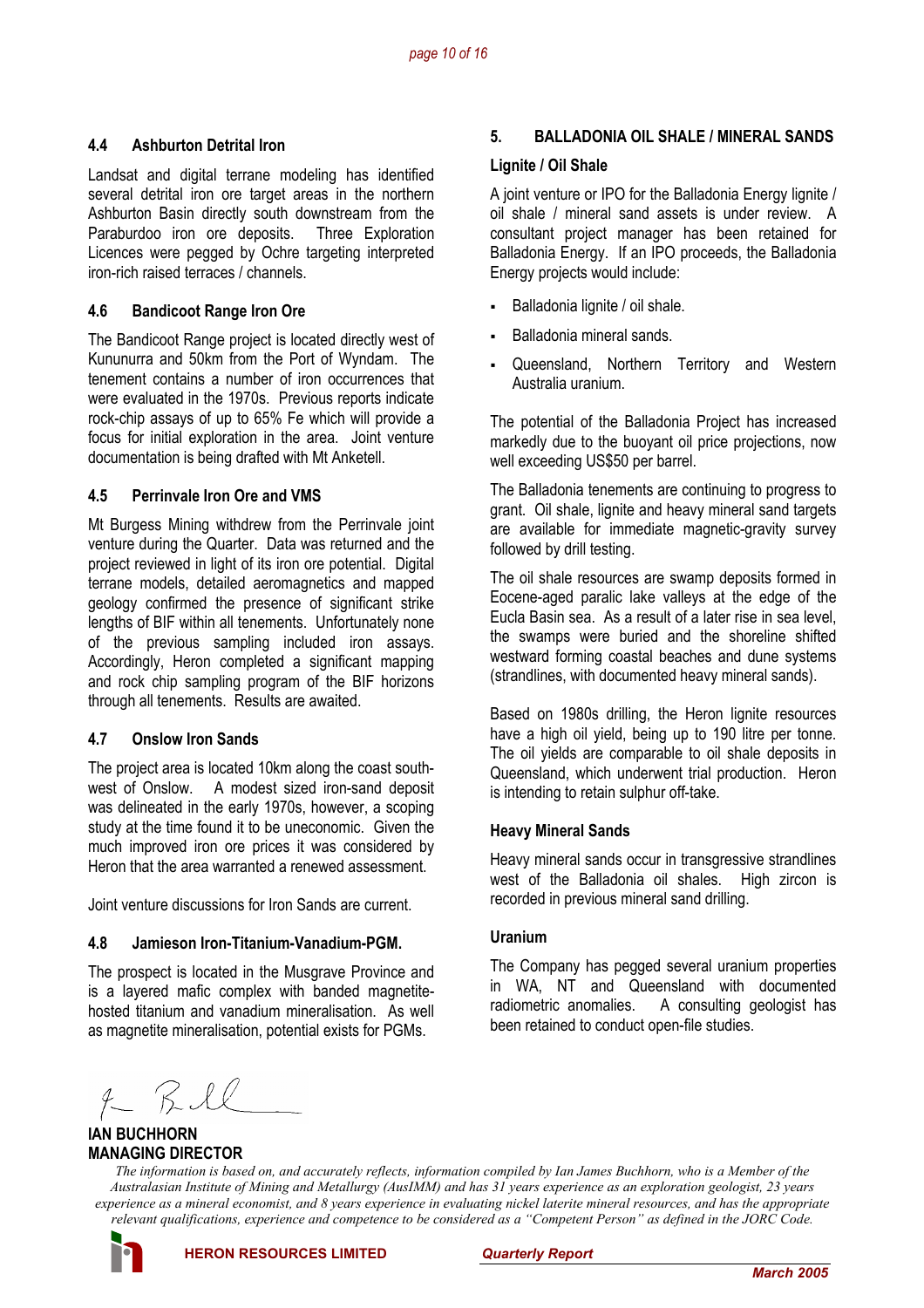# *page 11 of 16*

# **Appendix 5B**

# **MINING EXPLORATION ENTITY QUARTERLY REPORT**

Name of entity

**HERON RESOURCES LIMITED** 

30 068 263 098 31 March 2005

ABN Quarter ended (current quarter)

*Consolidated statement of cash flows* 

| Cash flows related to operating activities                                                                                                     | <b>Current Qtr</b><br>\$A'000 | Year to Date<br>(9 months)<br>\$A'000 |
|------------------------------------------------------------------------------------------------------------------------------------------------|-------------------------------|---------------------------------------|
| Receipts from product sales and related debtors<br>1.1<br>1.2<br>Payments for:<br>(a)<br>exploration and evaluation<br>development<br>(b)      | (785)                         | (2,350)                               |
| production<br>(c)<br>administration<br>(d)                                                                                                     | (201)                         | (763)                                 |
| 1.3<br>Dividends received<br>Interest and other items of similar nature received<br>1.4<br>1.5<br>Interest and other costs of finance paid     | 14                            | 45                                    |
| 1.6<br>Income taxes paid<br>Other (provide details if material)-GST Paid<br>1.7                                                                | 40                            | 0                                     |
| - Sale of Rights<br>- Sale of Data<br>- Option Fee                                                                                             | 0<br>0<br>5                   | 30<br>9<br>28                         |
| <b>Net Operating Cash Flows</b>                                                                                                                | (927)                         | (3,001)                               |
| Cash flows related to investing activities                                                                                                     |                               |                                       |
| Payment for purchases of: (a)<br>1.8<br>prospects<br>equity investment<br>(b)                                                                  | (156)                         | (621)                                 |
| other fixed assets<br>(c)<br>Proceeds from sale of:<br>1.9<br>(a) prospects<br>equity investment - options<br>(b)<br>other fixed assets<br>(c) | (9)<br>14<br>720              | (27)<br>14<br>720                     |
| 1.10 Loans to other entities<br>1.11 Loans repaid by other entities<br>1.12 Other (provide details if material)                                |                               |                                       |
| <b>Net Investing Cash Flows</b>                                                                                                                | 569                           | 86                                    |
| 1.13 Total operating and investing cash flows<br>(carried forward)                                                                             | (358)                         | (2,915)                               |

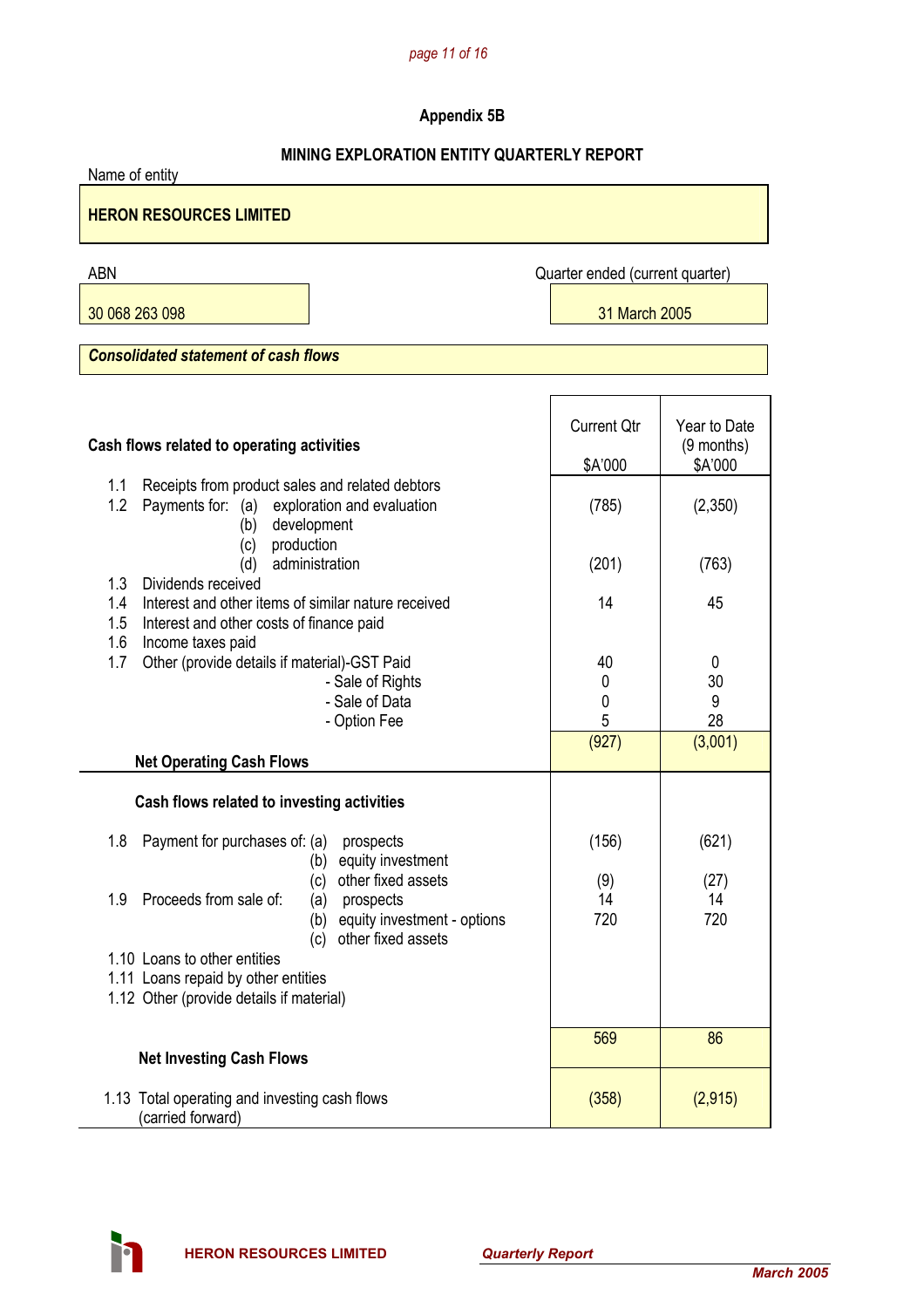| 1.13 Total operating and investing cash flows<br>(brought forward)                                                                                                                               | (358) | (2, 915) |
|--------------------------------------------------------------------------------------------------------------------------------------------------------------------------------------------------|-------|----------|
| Cash flows related to financing activities                                                                                                                                                       |       |          |
| 1.14 Proceeds from the issue of shares, options, etc.<br>1.15 Proceeds from the sale of forfeited shares<br>1.16 Proceeds from borrowings<br>1.17 Repayment of borrowings<br>1.18 Dividends paid | 162   | 3,254    |
| 1.19 Other (provide details if material)<br>- Refundable Bond                                                                                                                                    | 0     | (20)     |
| - Capital Raising Expenses                                                                                                                                                                       | (0)   | (107)    |
| Net financing cash flows                                                                                                                                                                         | 162   | 3,127    |
| Net increase (decrease) in cash held                                                                                                                                                             | (196) | 212      |
| 1.20 Cash at beginning of quarter/year to date<br>1.21 Exchange rate adjustments                                                                                                                 | 1,787 | 1,379    |
| 1.22 Cash at end of quarter                                                                                                                                                                      | 1,591 | 1,591    |

## **Payments to directors of the entity and associates of the directors, payments to related entities of the entity and associates of the related entities**

|                                                                     | <b>Current Qtr</b><br>\$A'000 |
|---------------------------------------------------------------------|-------------------------------|
| 1.23 Aggregate amount of payments to the parties included item 1.2  | 124                           |
| 1.24 Aggregate amount of loans to the parties included in item 1.10 |                               |

# 1.25 Explanation necessary for an understanding of the transactions

| Directors fees, salaries and superannuation (A\$97,000).                  |
|---------------------------------------------------------------------------|
| Provision of office accommodation by director-related entity (A\$15,000). |
| Provision of legal advice by director-related entity (A\$11,600).         |

# **Non-cash financing and investing activities**

 2.1 Details of financing and investing transactions which have had a material effect on consolidated assets and liabilities but did not involve cash flows

Nil

 2.2 Details of outlays made by other entities to establish or increase their share in projects in which the reporting entity has an interest

See attached schedule

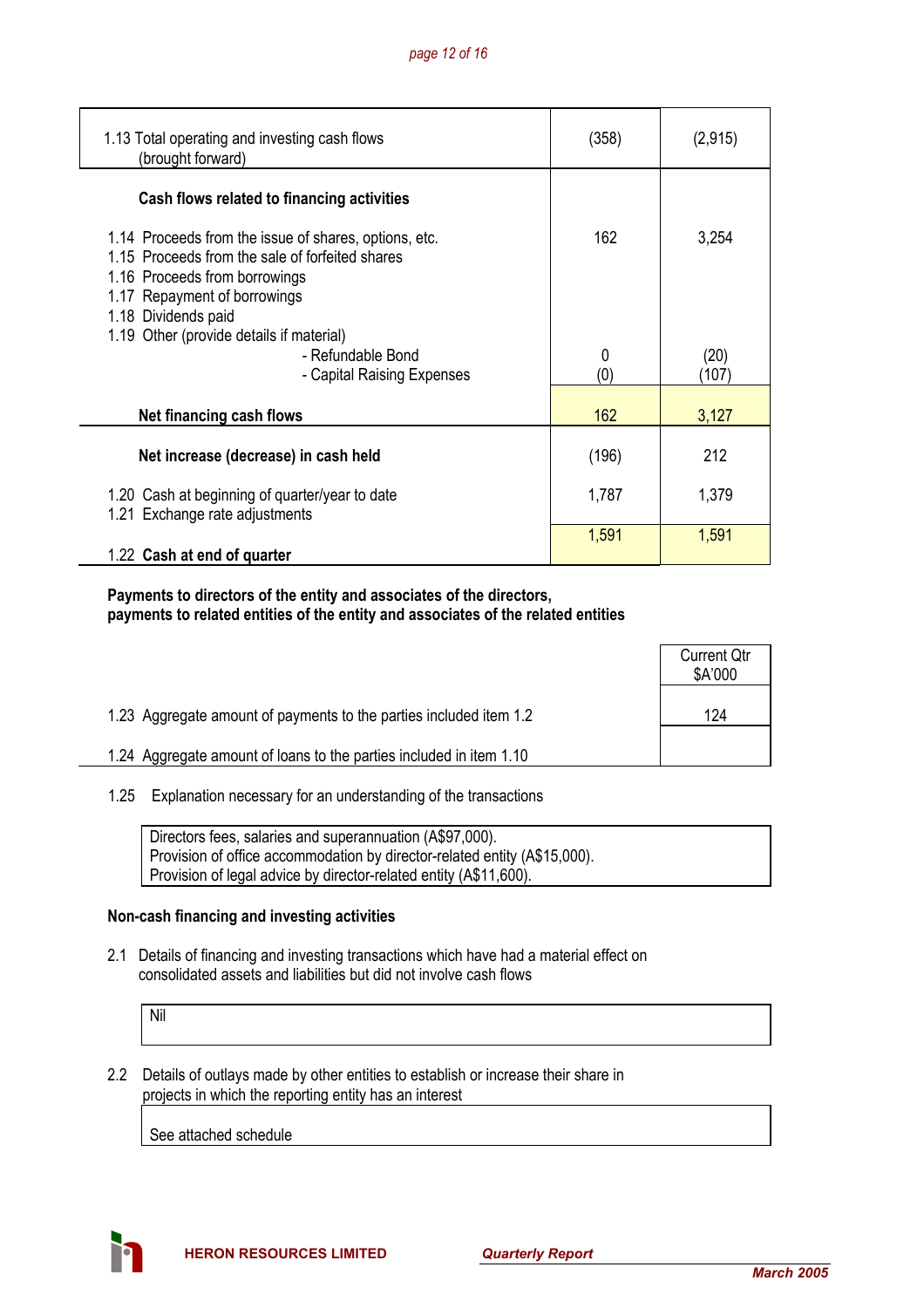## **Financing facilities available**

*Add notes as necessary for an understanding of the position*

|                                 | Amount available<br>\$A'000 | Amount used<br>\$A'000 |
|---------------------------------|-----------------------------|------------------------|
| Loan facilities<br>31           |                             |                        |
| 3.2 Credit standby arrangements |                             |                        |

#### **Estimated cash outflows for next quarter**

|                                | \$A'000 |
|--------------------------------|---------|
| 4.1 Exploration and evaluation | 800     |
| 4.2 Development                |         |
| Total                          | 800     |

## **Reconciliation of cash**

Reconciliation of cash at the end of the quarter (as shown in the consolidated statement of cash flows) to related items in the accounts as follows. Current Quarter 5.1 Cash on hand and at bank

- 5.3 Bank Overdraft
- 5.4 Other (provide details) Environmental bonds Escrow Accounts

| related items in the accounts as follows.                             | \$A'000    | \$A'000    |  |
|-----------------------------------------------------------------------|------------|------------|--|
| 5.1 Cash on hand and at bank                                          | 144        | 135        |  |
| 5.2 Deposits at call                                                  | 1,134      | 1,358      |  |
| 5.3 Bank Overdraft                                                    |            |            |  |
| 5.4 Other (provide details)<br>Environmental bonds<br>Escrow Accounts | 156<br>157 | 109<br>185 |  |
| Total: cash at end of quarter (Item 1 22)                             | 1.591      | 1 787      |  |

Previous Quarter

# **Total: cash at end of quarter** (Item 1.22)

# **Changes in interests in mining tenements**

|     |                                                                     | Tenement<br>reference | Nature of interest<br>(note (2)) | Interest at<br>Begin of | Interest at<br>End of |
|-----|---------------------------------------------------------------------|-----------------------|----------------------------------|-------------------------|-----------------------|
|     |                                                                     |                       |                                  | Quarter                 | Quarter               |
| 6.1 | Interests in mining<br>tenements relinquished,<br>reduced or lapsed |                       | See attached<br>schedule         |                         |                       |
| 6.2 | Interests in mining<br>tenements acquired or<br>increased           |                       | See attached<br>schedule         |                         |                       |

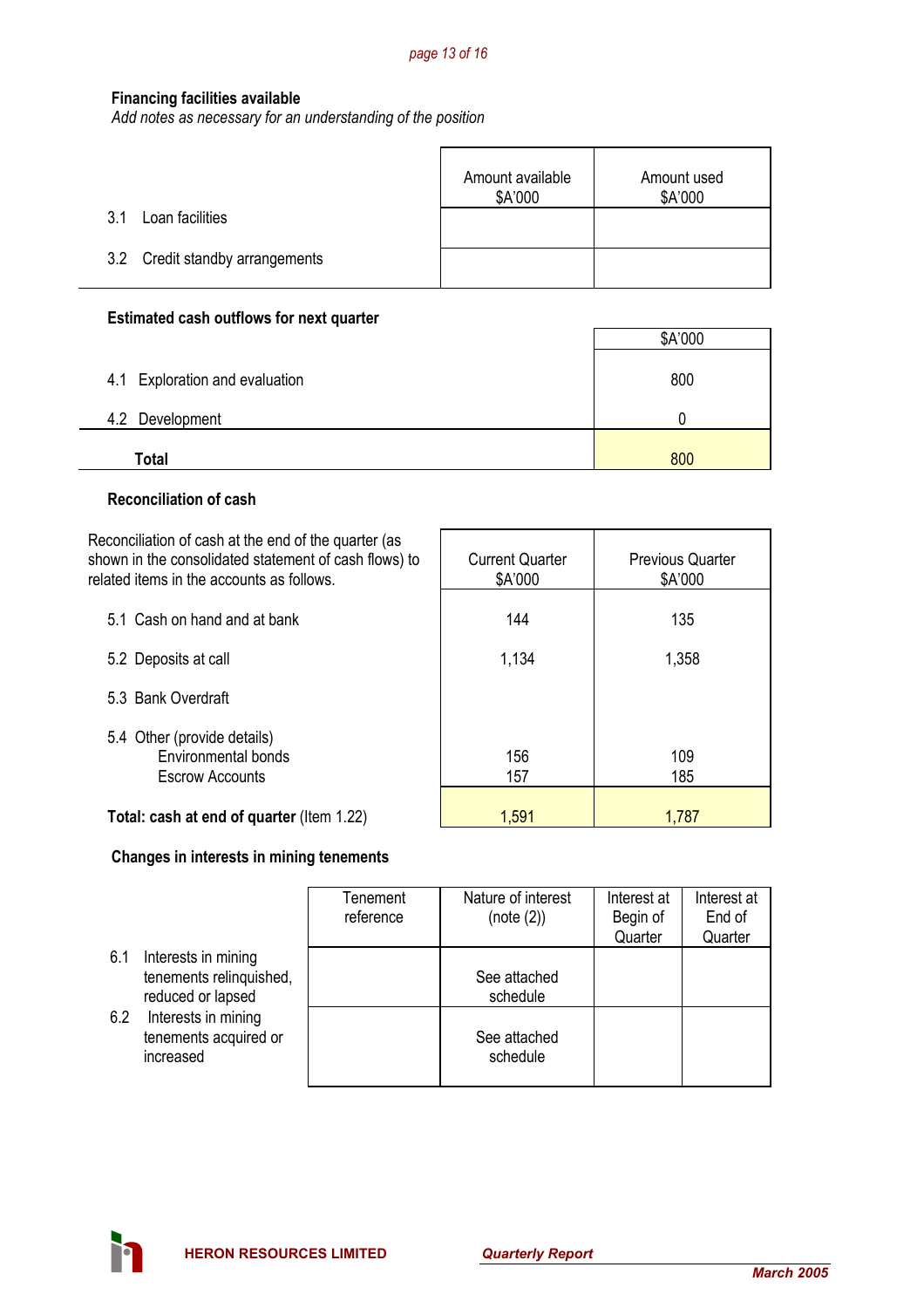#### *page 14 of 16*

### **Issued and quoted securities at end of current quarter**

 *Description includes rate of interest and any redemption or conversion rights together with prices and dates.* 

|                                                                                                                                              | Total<br>number                                                                                | Number<br>quoted                                     | Issue price per<br>security<br>(see note 3)<br>$($ \$)                               | Amount paid up<br>per security (see<br>note 3)<br>(3)                                                        |
|----------------------------------------------------------------------------------------------------------------------------------------------|------------------------------------------------------------------------------------------------|------------------------------------------------------|--------------------------------------------------------------------------------------|--------------------------------------------------------------------------------------------------------------|
| 7.1 Preference securities<br>(description)                                                                                                   |                                                                                                |                                                      |                                                                                      |                                                                                                              |
| 7.2 Changes during Quarter<br>(a) Increases through share<br>issues<br>(b) Decreases through<br>returns of capital,<br>buybacks, redemptions |                                                                                                |                                                      |                                                                                      |                                                                                                              |
| 7.3 Ordinary securities                                                                                                                      | 141,999,600                                                                                    | 141,999,600                                          |                                                                                      |                                                                                                              |
| 7.4 Changes during Quarter *<br>Increases through share<br>(a)<br>issues<br>Decreases through<br>(b)<br>returns of capital,<br>buybacks      | 500,000<br>200,000                                                                             | 500,000<br>200,000                                   | \$0.22<br>\$0.25                                                                     | \$0.22<br>\$0.25                                                                                             |
| 7.5 Convertible debt securities<br>(description)                                                                                             |                                                                                                |                                                      |                                                                                      |                                                                                                              |
| 7.6 Changes during Quarter<br>Increases through issues<br>(a)<br>Decreases through<br>(b)<br>securities matured,<br>converted                |                                                                                                |                                                      |                                                                                      |                                                                                                              |
| 7.7 Options<br>(description and conversion                                                                                                   |                                                                                                |                                                      | <b>Exercise Price</b>                                                                | <b>Expiry Date</b>                                                                                           |
| factor)                                                                                                                                      | 500,000<br>500,000<br>2,000,000<br>1,300,000<br>4,243,172<br>4,350,000<br>3,000,000<br>375,000 | Nil<br>Nil<br>Nil<br>Nil<br>Nil<br>Nil<br>Nil<br>Nil | \$0.339556<br>\$0.489556<br>\$0.20<br>\$0.33<br>\$0.25<br>\$0.25<br>\$0.25<br>\$0.25 | 30/06/2005<br>30/06/2005<br>31/12/2005<br>31/07/2006<br>30/06/2007<br>16/12/2007<br>31/12/2007<br>31/12/2008 |
| 7.8 Issued during Quarter                                                                                                                    | 2,000,000<br>1,400,000<br>3,000,000<br>375,000                                                 | Nil<br>Nil<br>Nil<br>Nil                             | \$0.20<br>\$0.25<br>\$0.25<br>\$0.25                                                 | 31/12/2005<br>16/12/2007<br>31/12/2007<br>31/12/2008                                                         |
| 7.9 Exercised during Quarter                                                                                                                 |                                                                                                |                                                      |                                                                                      |                                                                                                              |
| 7.10 Expired during Quarter                                                                                                                  |                                                                                                |                                                      |                                                                                      |                                                                                                              |
| 7.11 Debentures<br>(totals only)<br>7.12 Unsecured notes<br>$l$ totale only $l$                                                              |                                                                                                |                                                      |                                                                                      |                                                                                                              |

(*totals only*)

tals only)<br>Under the terms of a mandate entered into with Argonaut Capital, the Company has undertaken to pay a success fee satisfied through the issue of shares on the attainment of certain milestones related to share price.

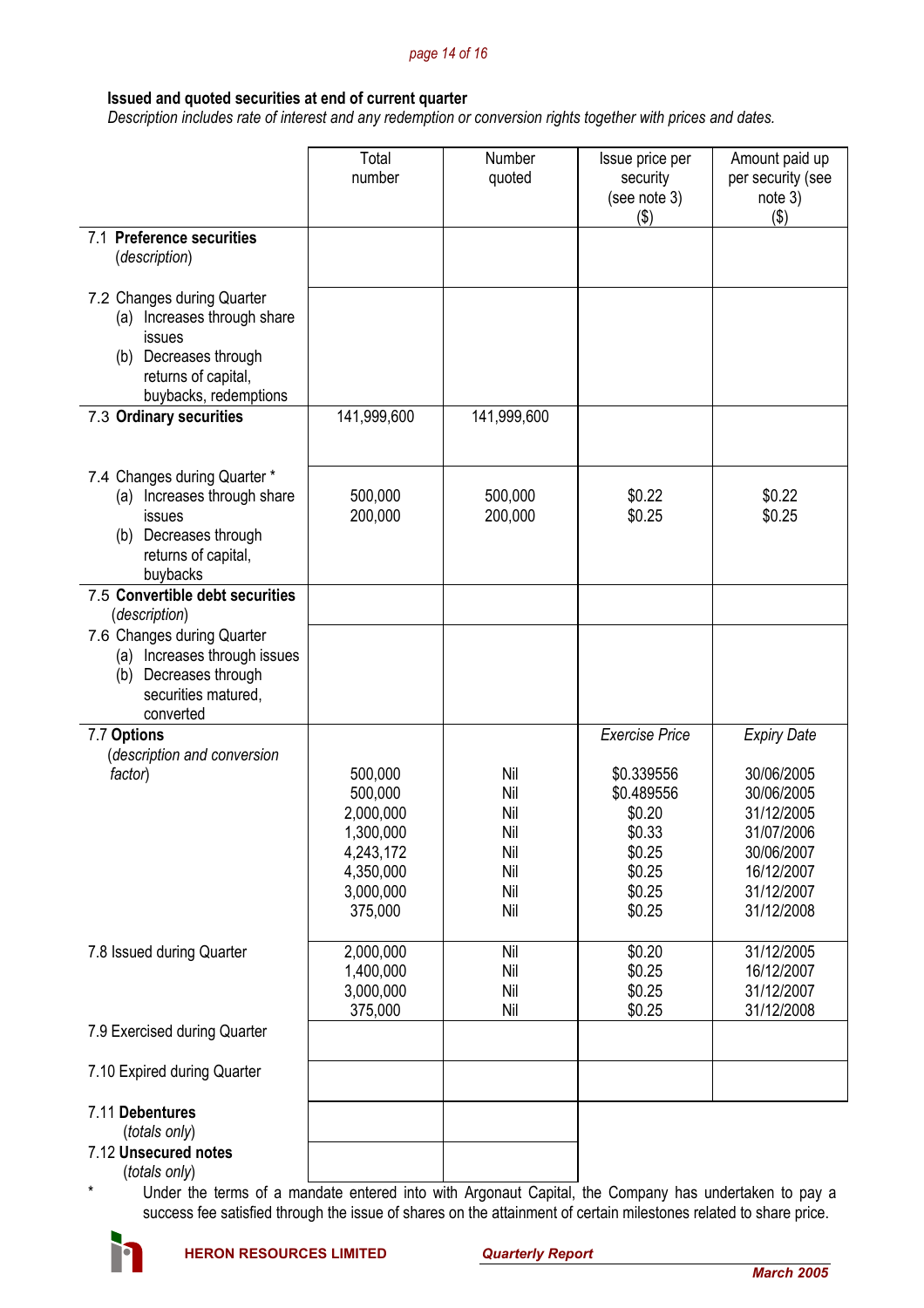#### *page 15 of 16*

#### **Compliance 2.2 Details of outlays made by other entities to establish or increase their share in projects in which the reporting entity has an interest.**

- 1. Portman Limited (Portman) has entered into an option to purchase the Bungalbin and Mount Jackson Project tenements for \$25,000 and at least \$250,000 of exploration expenditure. Heron will retain a FOB royalty on any Iron Ore sold from the tenements, and Heron will retain all other mineral rights.
- 2. Bronzewing Gold NL (Bronzewing) may earn a 70% interest in precious metals from Heron's King of Creation Project through expending \$250,000 within four years.
- 3. Jackson Gold Limited (Jackson) may earn a 70% interest in gold and silver minerals through expending \$300,000 within four years. Once Jackson earns its equity, Heron may at its sole discretion contribute on a pro-rata basis, or convert to a 20% free-carried equity to the completion of a Bankable Feasibility Study that recommends commencement of mining, or convert to a 2.5% royalty for recovered metal.
- 4. Mt Anketell Pty Ltd (Mt Anketell) may earn an initial 60% interest in the mineral rights of the Bandicoot Range Project by the expenditure of \$200,000 within two years of the grant of the tenement. Mt Anketell will pay Regent \$40,000. Heron or its nominee may then elect to contribute to expenditure on a pro-rata basis or Mt Anketell can spend a further \$200,000 to earn a further 20% interest. Upon earning an 80% interest, Mt Anketell will pay Heron or its nominee a further \$100,000 and free-carry Heron's interest through to a Bankable Feasibility Study (should Mt Anketell so proceed).
- 5. Yilgarn Mining Limited (YML) may earn a 70% interest in the Kanowna South Project by expenditure of \$700,000 within three years of the grant of the tenements. YML will reimburse Heron for certain expenses (\$30,000). Upon earning the 70% interest, YML will free carry Heron's 30% interest through to a Decision to Mine (should YML proceed to that position).

# **6.1 Interests in Mining Tenements transferred, relinquished, reduced or lapsed**

| Tenement | <b>Nature of Interest</b>   | % Begin Quarter | % End Quarter |
|----------|-----------------------------|-----------------|---------------|
| E31/668  | Registered Applicant        | 100             |               |
| E37/782  | Registered Applicant        | 100             |               |
| M27/430  | Registered Applicant        | 100             |               |
| P26/3310 | <b>Registered Applicant</b> | 100             |               |

# **6.2 Interests in Mining Tenements acquired or increased**

| Tenement | <b>Nature of Interest</b>   | % Begin Quarter | % End Quarter |
|----------|-----------------------------|-----------------|---------------|
| E08/1511 | <b>Registered Applicant</b> |                 | 100           |
| E08/1512 | Registered Applicant        | 0               | 100           |
| E08/1513 | Registered Applicant        | 0               | 100           |
| E09/1195 | <b>Registered Applicant</b> | 0               | 100           |
| E09/1196 | Registered Applicant        | 0               | 100           |
| E16/315  | <b>Registered Applicant</b> | 0               | 100           |
| E25/313  | Registered Applicant        | 0               | 100           |
| E26/115  | <b>Registered Applicant</b> | 0               | 100           |
| E29/575  | Registered Applicant        | 0               | 100           |
| E29/582  | Registered Applicant        | 0               | 100           |
| E39/1111 | Registered Applicant        | 0               | 100           |
| E39/1115 | Registered Applicant        | 0               | 100           |
| E39/1120 | Registered Applicant        | 0               | 100           |
| E40/209  | <b>Registered Applicant</b> | 0               | 100           |
| E45/2723 | Registered Applicant        | 0               | 100           |
| E77/1268 | <b>Registered Applicant</b> | 0               | 100           |
| E77/1272 | Registered Applicant        | 0               | 100           |
| L25/007  | Registered Holder           | 0               | 100           |
| M16/493  | Registered Applicant        | 0               | 100           |
| M16/494  | Registered Applicant        | 0               | 100           |
| M16/495  | Registered Applicant        | 0               | 100           |
| M24/912  | <b>Registered Applicant</b> | 0               | 100           |